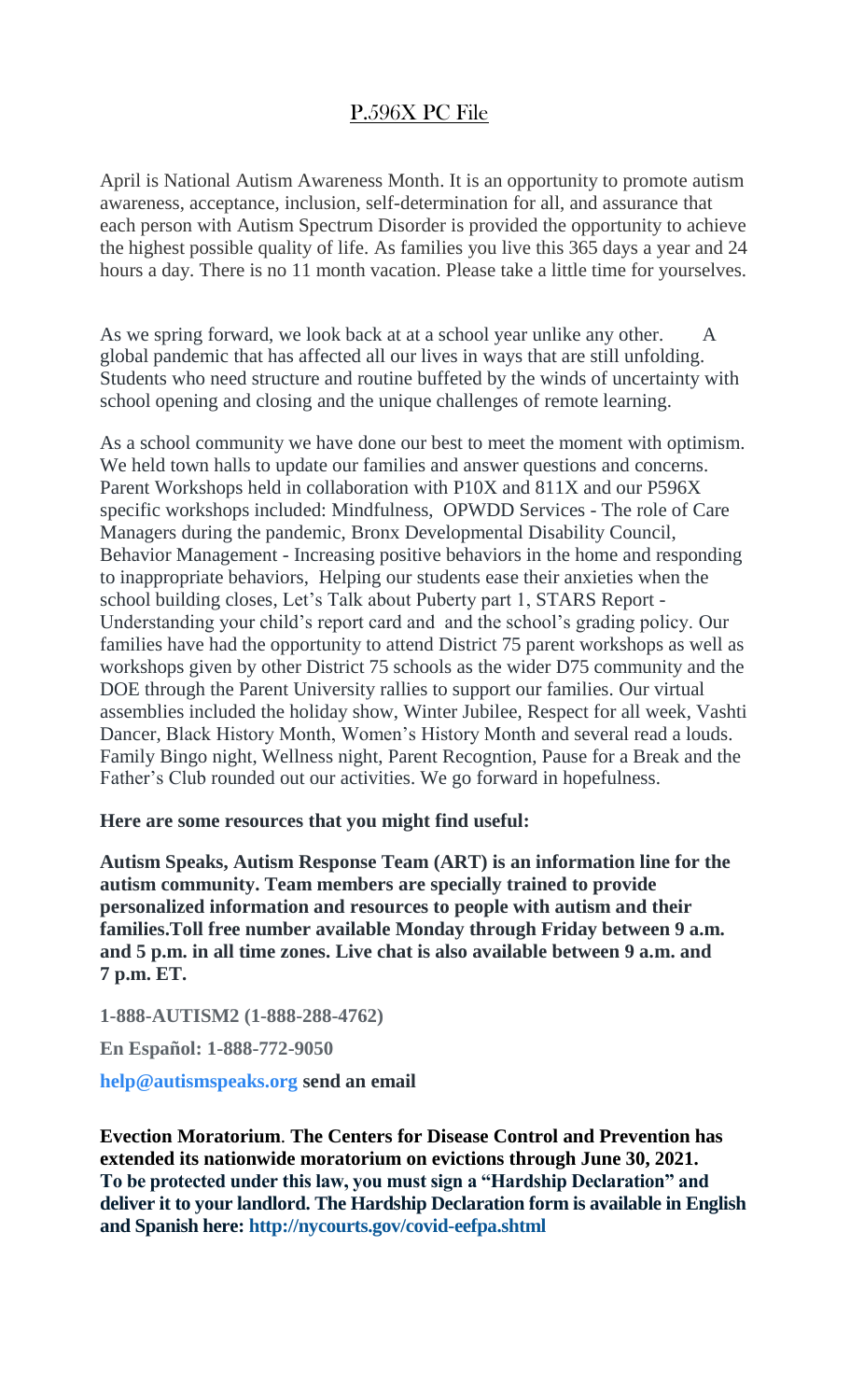**Under the Coronavirus Response and Relief Supplemental Appropriations Act of 2021 and the American Rescue Plan Act of 2021, FEMA is providing financial assistance for COVID-19 related funeral expenses incurred after January 20, 2020. COVID-19 Funeral Assistance Line Number**

**Applications begin on April 12, 2021 844-684-6333 | TTY: 800-462-7585 Hours of Operation:Monday – Friday 9 a.m. to 9 p.m. Eastern Time Please be patient don't give up, there is no deadline to apply.**

**Tax Day for individuals extended to May 17: Treasury, IRS extend filing and payment deadline. Free filing resources .<https://www.tax.ny.gov/fsa/>**

**February 26, 2021, the FCC released a Report and Order that established the Emergency Broadband Benefit Program, a \$3.2 billion federal initiative to help lower the cost of high-speed internet for eligible households during the ongoing COVID-19 pandemic. The program will provide two benefits: a discount of up to \$50 per month toward broadband services for eligible households (and up to \$75 per month for households on Tribal lands), and a one-time discount of up to \$100 for a laptop, desktop computer, or tablet purchased through a participating provider if the household contributes \$10- \$50 toward the purchase price. The FCC expects that purchased devices will "be accessible to and usable by people with disabilities."**

**[https://www.fcc.gov/fcc-releases-report-and-order-emergency-broadband](https://www.fcc.gov/fcc-releases-report-and-order-emergency-broadband-benefit-program)[benefit-program](https://www.fcc.gov/fcc-releases-report-and-order-emergency-broadband-benefit-program)**

**The New York Immigration Coalition advocates for immigrant rights in New York State. <https://www.nyic.org/>**

**NYC Mayor's Office for Immigrant Affairs. <https://www1.nyc.gov/site/immigrants/index.page>**

**Parent University is a course registration and management system where NYC families can find free trainings on a wide range of topics. Parent University serves all families, from early childhood through adulthood, and seeks to educate and empower them as partners and advocates through free courses, resources, events, and activities. <https://parentu.schools.nyc/>**

## **NYC Schools Account**

**NYC Schools Account (NYCSA) is a web-based application that lets you to see your child's academic and biographic information on any computer, phone, or tablet. The application is translated into nine languages other than English. In the account, you can see a child's:**

- **Assessments (Test Scores)**
- **Attendance**
- **Enrollment History**
- **Grades**
- **Graduation Tracker**
- **Guardians**
- **Health Information (Fitnessgram)**
- **Individualized Education Program (IEP) Information**